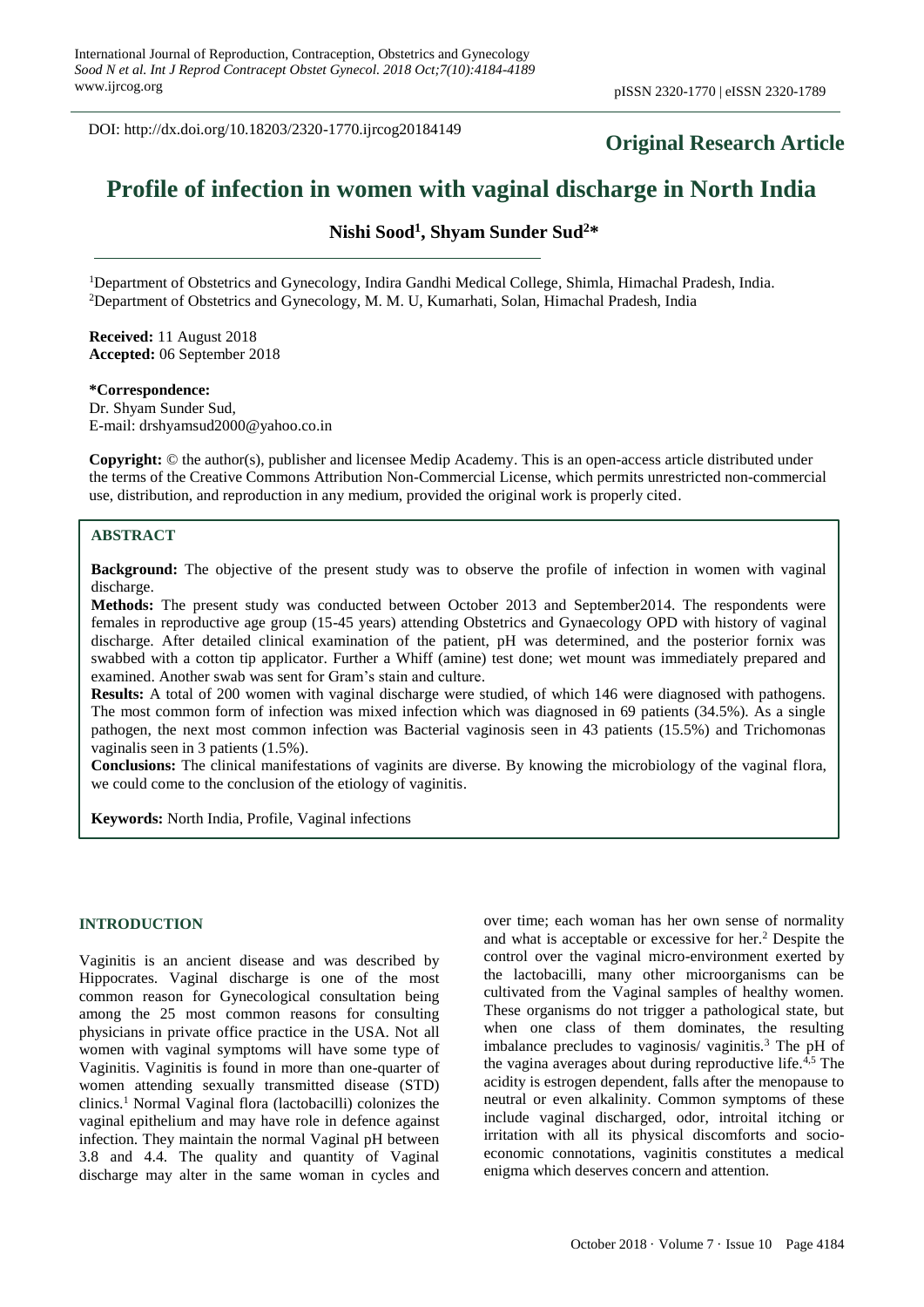Discharge of a substance from the vagina can in consistency that is thick or thin, clear, cloudy or colored and odorless or foul smelling. Vaginal discharge that suddenly differs in color, odor or consistency, significantly increases or decreases in amount, may indicate an underlying problem like an infection.<sup>4</sup> Abnormal vaginal discharge predisposes to significant morbidity in the form of vaginal itching, dysparenunia, emotional irritability, pelvic inflammatory disease, infertility, cuff cellulitis, urethral syndrome, pregnancy loss, preterm labor, premature rupture of membranes and chorioamnionitis, to enumerate a few.<sup>4</sup>

Most common causes of symptomatic vaginal discharge are bacterial vaginosis (33-47%), followed by candidiasis (20-40%) and trichomoniasis (8-10%). These three conditions account for 90% of all etiologies of abnormal vaginal discharge. Multiple infections can also coexist.<sup>5</sup>

The uncommon infectious causes include atrophic vaginitis with secondary bacterial infection, foreign body with secondary infection, desquamative inflammatory vaginitis, streptococcal vaginitis (Group A), ulcerative vaginitis associated with Staphylococcus aureus and idiopathic vulvovaginal ulceration associated with human immunodeficiency virus (HIV).<sup>6</sup>

# **METHODS**

This was a hospital based longitudinal study conducted between October 2012 and July 2014. The study was done on 200 female patients, who attended the Obstetrics and Gynaecology outpatient's department, with complaints of vaginal discharge. Informed consent was taken from the patients identified to be part of this study.

# *Inclusion criteria*

Sexually active women of age between 15 and 45 years presenting with vaginal discharge.

# *Exclusion criteria*

- Women older than 45 years
- Unmarried women
- Pregnant women
- Postmenopausal women
- Patients who have delivered or aborted six weeks prior
- Patients with vaginal bleeding.

A detailed history was recorded and a thorough genital examination was conducted to look for any abnormalities in the vulva, vagina and cervix. The amount, odor, color and consistency of vaginal discharge were noted. The vaginal pH was measured directly using pH indicator strips against the posterior fornix. A bimanual examination was done to look for any Adnexal tenderness.

#### *Clinical investigation*

Two vaginal swabs form the posterior vaginal fornix were collected before bimanual examination for each patient examined during this study. One of swabs was sent for amine test and preparation of wet mounts. The second swab was sent for Gram staining and Culture. This minimized the number of swabs collected from woman

The objective of the above tests was as below:

- Amine test: To identify the presence of fishy odor as an evidence of Bacterial vaginosis.
- Wet mount: To identify the presence of the motile Trichomonas and Clue cells.
- Gram Staining: To Confirm the presence of Clue cells, budding yeast cells and psuedohyphae.
- Culture:

For secondary bacterial infection: Swab was inoculated on Blood Agar and Mac Conkey agar, incubated at 37 C for 18 hours. Plates were read next day for isolation and confirmed by a battery of biochemical reactions.

For Fungus: Swab was inoculated on SDA, incubated at 37 C and observed till 4weeks. Growth was confirmed by germ tube test.

# *Statistical analysis*

The data collected was tabulated in Microsoft Excel Worksheet and computer- based analysis was performed using the SPSS 22.0 software (SPSS, Chicago, IL, USA). For comparison of means, unpaired t-test and one-way ANOVA were used for two and more than two groups respectively. For comparison of proportions, Chi-square test was used. In cases where any one of cell value was less than five, Fisher's exact test was used.

# **RESULTS**

The means age of the subjects was 30.92 years (ranging from 20 to 45years with a median of 30years). The difference between the mean age for an infected patient and normal person is statistically significant ( $p= 0.048 <$ 0.05) Majority (191, 95.5%) of the patients belonged to lower socio- economic class (class II or below) (< Rs.5113 per month). The difference between the mean family income between the infected patients and a normal person is statistically significant ( $p= 0.030<0.05$ ). Majority (134,67%) of the cases were poorly educated (Primary and below) and the educational status has a definite influence on collected in present study did not support the hypothesis as p- value was  $0.474 > 0.05$  and was statistically insignificant. The mean duration of vaginal discharge in present study was 14.78 months (ranging from 1 month to 5 years with a median of 3 months).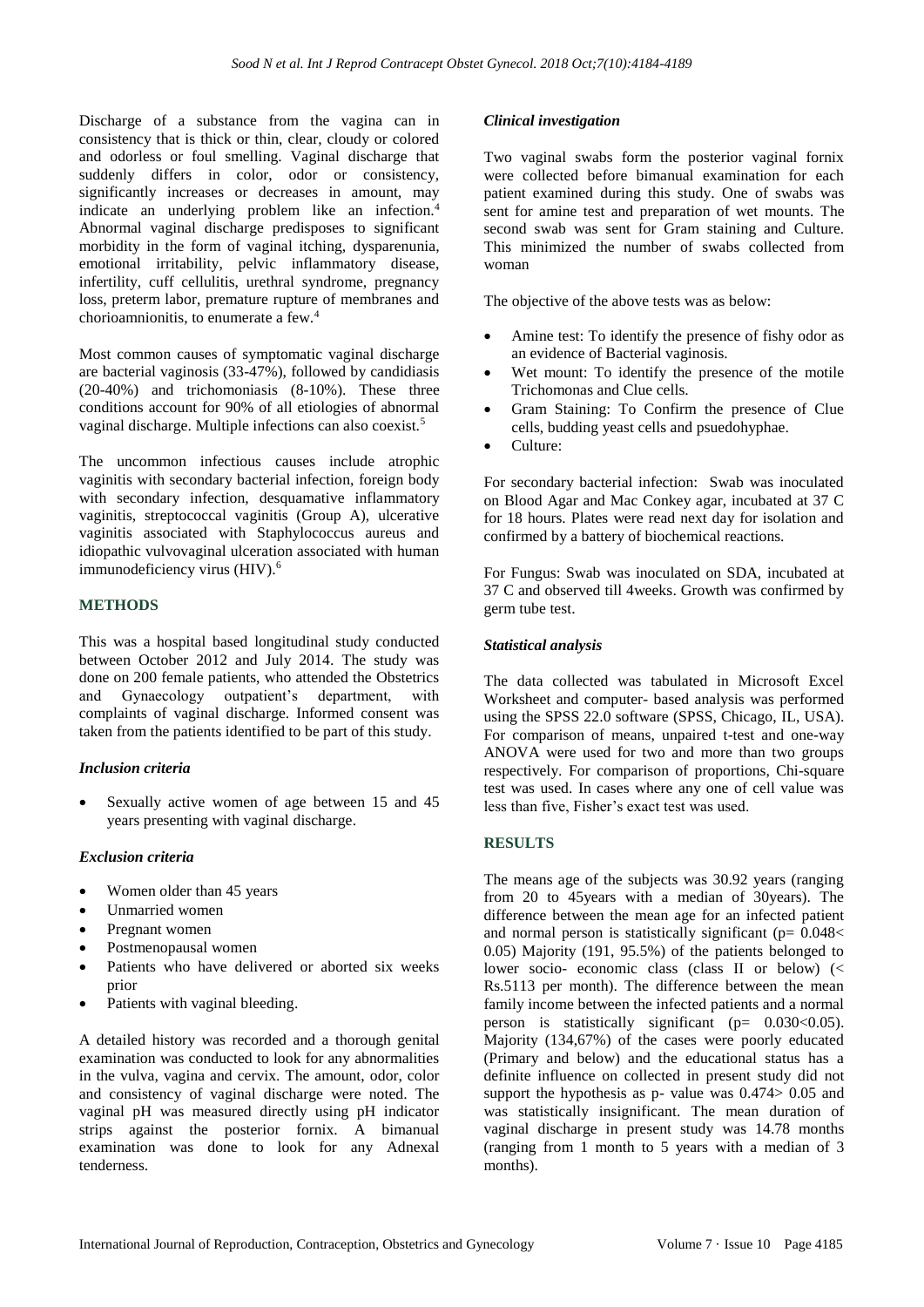The calculated p- value is  $0.010$  (<0.05) and hence statistically significant. Lower abdominal pain was the most common associated symptom seen in 145 (72.5%) of cases, followed by vulvar itching in 62.5% dysuria in 50% foul smelling discharge in 37%.

Of the 200 women who reported discharge, most commonly reported discharge was Homogenous thin discharge in 45.5% cases which can be associated with Bacterial vaginosis, followed by Thick white in 27% Curdy white in 19% and Greenish Yellow in 8.5%. Majority of present study subjects was multiparous (147,73.5%). The p-value of 0.007 was statistically significant.

The different causes of vaginal discharge as analyzed after studying the symptoms, signs and investigations revealed that individually Bacterial vaginosis to be the most common pathogen (43cases, 21.5%) followed by Vulvovaginal Candidiasis (31cases, 15.5%) and Trichomonas vaginalis (3 cases, 1.5%). However, when looking at an overall picture, the most common infection was mixed infections which include cases of simultaneous existence of BV, VVC, or TV and other secondary infections. A total of 69 cases (34.5%) were diagnosed with mixed infections.

Amongst the 146 infected patients, 68 Patients (34.0%) were diagnosed with secondary infections. Most common secondary infection was Staphylococcus aureus diagnosed in 30 patients (15%), followed by Escherichia Coli in 20 (10%), Klebsiella in 15 (7.5%) and Enterococcus in 2 (1.5%).

Bacterial vaginosis was identified as an infectious pathogen responsible for vaginal discharge in 87cases. The most common symptom was abdominal pain found in 70 patients (80.4%), followed by itching in 63 patients (72.4%), foul smelling discharge in 52 patients (59.8%), homogenous grey white discharge in 45 patients (51.7%), dysuria in 44 patients (50.6%), thick white discharge in 33 patients (37.9%) and 27 patients (31.0%) reported congested and oedematous vagina.

Bacterial vaginosis was diagnosed if the patients were positively diagnosed ant 3 of the 4-criterion mentioned above. It was observed that all 87 cases (100%) had  $pH >$ 4.5, followed by 71cases (81.6%) were found to have clue cells in the wet mount and 45 cases (51.7%) complained of homogenous grey white discharge.Majority of patients with candidiasis presented with vulvar itching which was observed in 48 patients (85.7%) followed by 43 patients (76.8%) who complained of abdominal pain. 38 patients (67.8%) who were diagnosed with Candidiasis had curdy white discharge and dysuria. Per speculum examination revealed congested and oedematous vagina in 35 patients (62.5%). In 16 patients (28.6%) the discharge was homogenous grey white in characteristic and 14 patients (25.0%) had discharge with a foul odor. Candidiasis was diagnosed by either Wet mount, Gram Stain on Culture. 56 patients (100%) were tested +ve in the culture, followed by 47 patients (83.9%) whose sample revealed budding yeast cells with pseudohyphae in the Gram Stain and 34 patients (60.7%) sample contained budding yeast cells in the wet mount. Majority of the patients (19,90.5%) diagnosed with Trichomonas vaginalis had dysuria and on examination revealed congested and oedematous vagina. The discharge was Greenish Yellow in 17 (80.9%), foul smelling in 12 patients (57.1%), 18 patients (85.7%) had Vulvar itching and only 13 patients (61.9%) had associated abdominal pain.

# **DISCUSSION**

Vaginitis is a common medical problem in women that is associated with substantial discomfort, significant morbidity and hence frequent medical visits. These infections if not treated or ignored could debilitate the patients and could become a source of infection for the neonate especially in case of women belonging to the childbearing age.7,8

# **Table 1: Prevalence of mixed infection in different studies.**

| <b>Study group</b>             | Year | <b>Mixed infections</b> |
|--------------------------------|------|-------------------------|
| Sivaranjini et al <sup>6</sup> | 2013 | 5.5                     |
| Zimba et al 8                  | 2011 | 11.0                    |
| Sobel al <sup>9</sup>          | 2013 | $20.0 - 30.0$           |
| Thulkar et al <sup>11</sup>    | 2010 | 36.8                    |
| <b>Present Study</b>           | 2014 | 34.5                    |

Although a common condition identifying the cause of vaginitis remains a challenging task. The clinical presentations of various vaginal conditions are not specific enough to permit establishing the etiologic diagnosis. So, we designed this stud to profile the infections in women with vaginal discharge and understand the common causes of vaginitis.

Among the 200 women who participated in this study, at the Outpatient department of Department of Obstetrics and Gynecology, MMU, with the complaints of vaginal discharge, a total of 146 (73%) women were found infected while the remaining 54 (27%) women were having physiological vaginal discharge. This correlates to Zimba et al. who reported no definite diagnosis in 22% cases.<sup>8</sup> Amongst the 146 infected women, it was established that endogenous infections were relatively common. The most commonly infections were mixed infections as observed in 69 patients (34.5%). This correlates to Sobel et al. who reported that although data remain sparse, mixed vaginitis occurs rarely (<5 %). By contrast, pathogen mixed infections occur frequently in women with vaginitis. <sup>9</sup> Approximately 20% - 30% of women with Bacterial vaginosis are co- infected with Candida- Coexistence of Bacterial vaginosis and Trichomonas vaginalis is even more common; with co infection rates of 60 % -  $80\%$ .<sup>10</sup>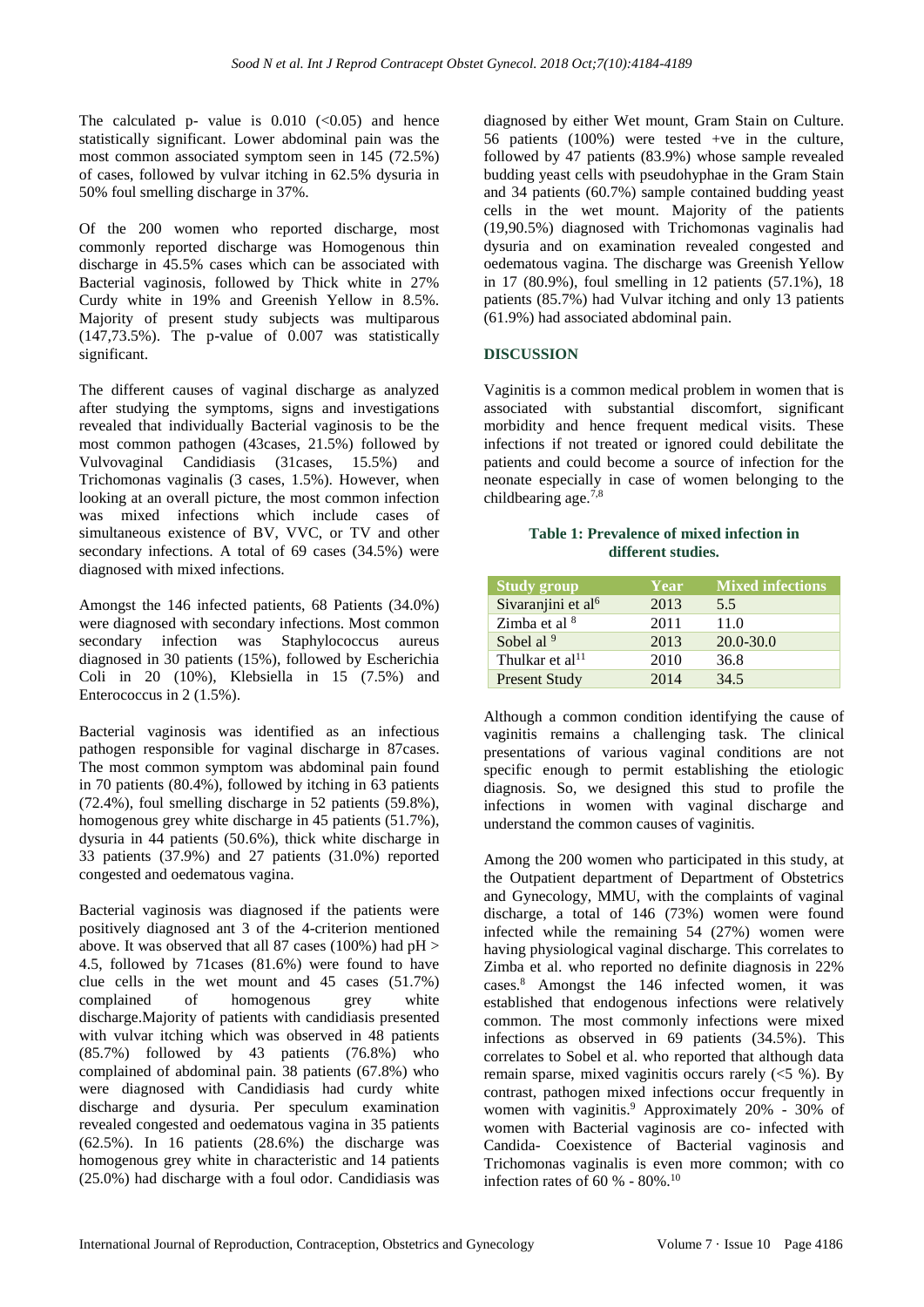| <b>Study Group</b>             | <b>Year</b> | <b>Bacterial vaginosis</b> | <b>Candidiasis</b>       | <b>Trichomonas vaginalis</b> |
|--------------------------------|-------------|----------------------------|--------------------------|------------------------------|
| Vishwanath et al <sup>12</sup> | 2000        | 26.0%                      | $\overline{\phantom{a}}$ | 10.0%                        |
| Bhalla et al $13$              | 2007        | 32.8%                      | 16.9%                    | 2.8%                         |
| Patel et al <sup>14</sup>      | 2006        | 17.8%                      | 8.5%                     | ٠                            |
| Dan et al <sup>15</sup>        | 2003        | 23.5%                      | 35.5%                    | 8.1%                         |
| Puri et al <sup>16</sup>       | 2003        | 45.0%                      | 31.0%                    | 2.0%                         |
| Fonck et al <sup>17</sup>      | 2000        | 9.0%                       | 50.0%                    | 23.0%                        |
| Zaki et al $^{18}$             | 2010        | 39.1%                      | 1.0%                     | 30.0%                        |
| Present study                  | 2014        | 21.5%                      | 15.5%                    | 1.5%                         |

#### **Table 2: Prevalence of BV, VVC and TV in different studies.**

**Table 3: Prevalence of Staphylococcus aureus, Escherichia coli, Klebsiella and Enterococcus in different studies.**

| <b>Study group</b>        | Year | <b>Staphylococcus aureus</b> | Escherichia coli | <b>Klebsiella</b> | <b>Enterococcus</b> |  |
|---------------------------|------|------------------------------|------------------|-------------------|---------------------|--|
| Khamees <sup>19</sup>     | 2012 | 21.8%                        | 14.2%            | 13.6%             | $\sim$              |  |
| Demba et al <sup>20</sup> | 2005 | 20.5%                        | -                | -                 | $\sim$              |  |
| Present study             | 2014 | 15.5%                        | 10.0%            | $7.5\%$           | 1.5%                |  |

Thulkar et al also reported a much higher prevalence of mixed infection (147/400, 36.8%) as compared to the present study.<sup>11</sup> However this is in contrast to Sivaranjini et al who reported a mixed infection of 5.5% (22/400)6 and Zimba et al. who found mixed infections in 11% cases.6,8 Bacterial vaginosis in 34% cases, Trichomonas vaginalis in 2% and mixed infections in 11% cases with. Amongst other infections observed, Bacterial vaginosis was in majority in 43 (21.5%) cases followed by Vulvovaginal Candidiasis in 31 (15.5%) cases and Trichomonas vaginalis infection was identified in 3 (1.5%) cases. This correlates to the studies conducted by Vishwanath et al., Bhalla et al. Patel et al. and Dan et al.12-15

The similar trends in Indian studies may be attributed to a conservative Indian society, where premarital or extramarital sexual contact is an exception rather than the rule. Hence, Bacterial vaginosis and Candidiasis, whose spread by sexual transmission is doubtful, are more prevalent when compared to Trichomonas vaginalis. In their study, Vishwanath et al, observed that the most common infection among 319 women was Bacterial vaginosis (26%). They also observed that 10% of the patients were diagnosed with Trichomonas vaginalis.<sup>12</sup> Similarly, in a population based study from both rural and urban communities by Bhalla et al on women in reproductive age group, the most common infection was bacterial vaginosis (32.8%), followed by Candidiasis (16.9%); Trichomonas vaginalis was diagnosed in 2.8% cases.<sup>13</sup> Patel et al reported a lower prevalence of these infections in his study , 26.3% cases (from a population of 2494 women) were infected by endogenous infections (Bacterial vaginosis  $17.8\%$ ; Candidiasis  $8.5\%$ ).<sup>16</sup> Dan et al, in their study on symptomatic women of reproductive age recuited from a gynecologic clinic in Israel also reported Candidiasis as the most common infection, 35.5% of the total population was diagnosed as infected with Candidiasis, followed by Bacterial vaginosis in 23.5% of women and Trichomonas vaginalis in 8.1% women.<sup>15</sup>

This was in contrast to the study by Puri et al. In their study on 100 sexually active women presenting with vaginal discharge, they found a much higher prevalence of Bacterial vaginosis in 45% cases and Candidiasis in 31%. The prevalence of Trichomonas vaginalis was reported to in 2%, which is in concurrence with our present study.<sup>16</sup>

Fonck et al. conducted a study in Kenya, where Candidiasis was most prevalent at 50%, followed by Trichomonas vaginalis 23% and Bacterial vaginosis 9%. The higher percentage of Trichomonas vaginalis in this study was probably because the study population was recruited from major sexually transmitted infection (STI) referral clinics in Kenya and 54% of the total population  $(621)$  was pregnant.<sup>17</sup> Zaki et al found Bacterial vaginosis in 39.1% of patients, Trichomonas vaginalis in 30% and Candidiasis in 1% of patients.<sup>18</sup> In present study secondary bacterial infections were found to be present in 34% (68 patients) of the study population. Among these the most common organism was found to be Staphylococcus aureus seen in 15% (30 patients) followed by Escherichia coli in 10% (20 patients), Klebsiella in 7.5% (15 patients) and Enterococcus in 1.5% (3 patients). This correlates with Khamees patients with Escherichia coli and 13.6% patients with Klebsiella.<sup>19</sup> Demba et al who found Staphylococcus aureus in  $20.5\%$  patients.<sup>20</sup> The pH of vaginal secretions was recorded as  $> 4.5$  and  $< 4.5$ . A large than 4.5, these included women with Bacterial vaginosis, Trichomonas vaginalis and mixed infection but women with Candidiasis had pH which was slightly near the normal value. These results are in agreement with Caillouette et al, who demonstrated that pH value in patients with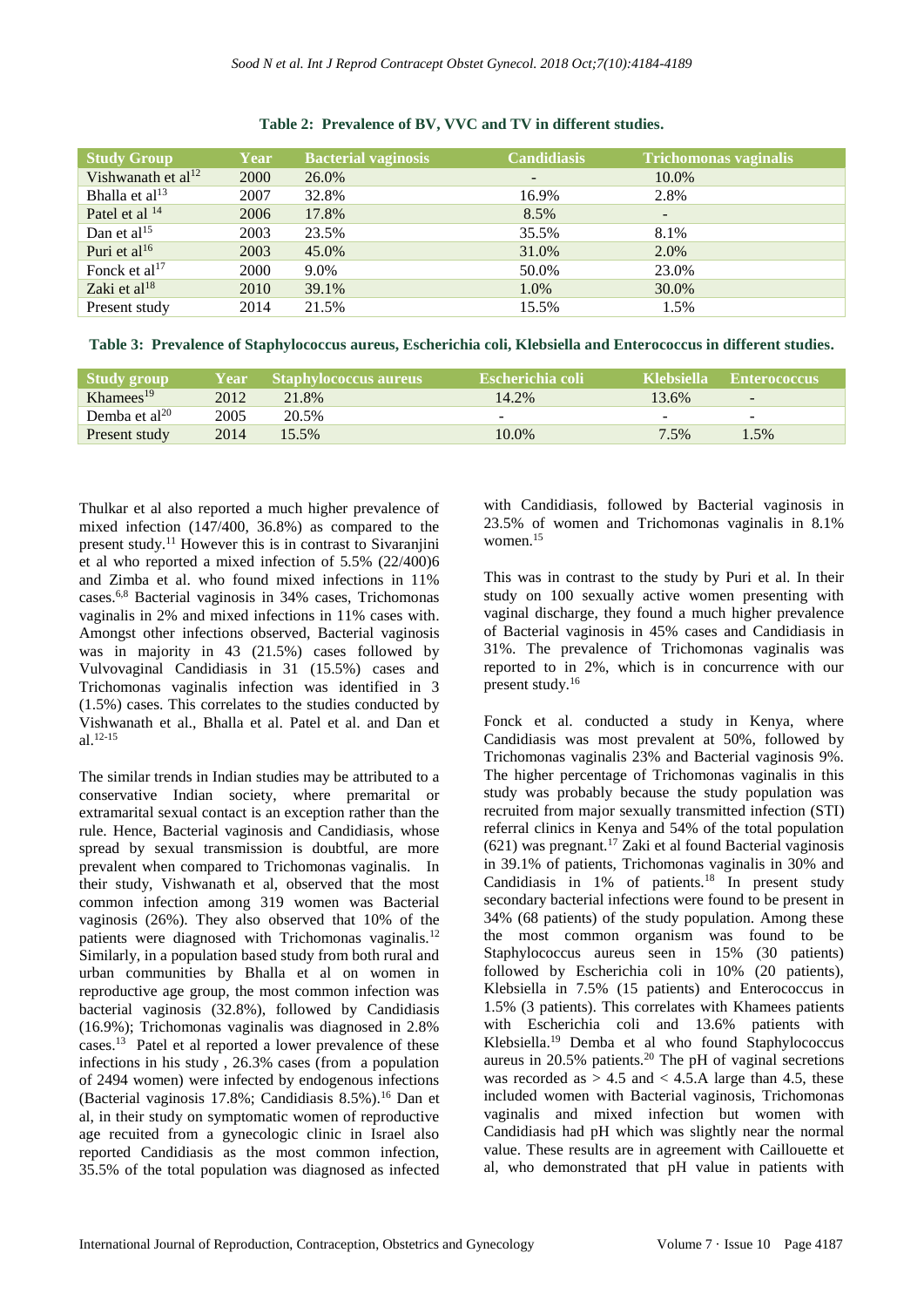anaerobic bacterial infection is higher than that obtained from patients with either normal flora or yeast infection.<sup>21</sup>

In the present study, Bacterial vaginosis was diagnosed in 35% cases (70 patients) and was the most prevalent infections of all. It was diagnosed using Amsel's Criteria where 3 of the 4 patients had homogeneous thin confirming the diagnosis.<sup>22</sup> 41 of the 70 patients had homogeneous thin discharged, 54 gave positive whiff test with KOH (Amine test), in 45 cases the presence of clue cells was identified during wet mount and all 70 cases had  $pH > 4.5$  In the present study, abnormal vaginal discharge was most prevalent in the age group of 21-40 years. The higher prevalence of pathogen infection Sobel who reported that at least 55% of the subjects have had at least one healthcare provider diagnosed episode to vaginal by age of 25 years.<sup>23</sup> Similarly Khan and Khan showed that vaginal infections were common at the age of 15-30years.<sup>7</sup>

In the present study, we observed that majority of the patients (95.5%) belonged to lower socio- economic class with monthly income less than Rs. 5113. This could also be attributed to the location of MMIMSR which is located in rural area. This correlates to a similar study conducted by Ifthikar et al who found that 85.3% of the patients belong to class II or below.<sup>24</sup> Their study also followed the BG Prasad scale of classification and reported that all 100% of infected population belong to the lower socio- economic class (< Rs 5113/month income).<sup>25</sup>

In the present study we also observed that majority of the study population was poorly educated, 67% were either illiterate or attended primary school. This also correlates with Thulkar et al who found that 20% of their study population was uneducated and 53% had attended primary education.<sup>26</sup>

# **CONCLUSION**

our findings show that Bacterial vaginosis is the most common Single infection followed by Candidiasis and Trichomonas vaginalis. There were also cases of mixed infections that were diagnosed.

*Funding: No funding sources Conflict of interest: None declared Ethical approval: The study was approved by the Institutional Ethics Committee*

# **REFERENCES**

- 1. Sobel J. Vaginitis Vulvitis, Cervicitis and Cultaneous Vulval Lesion. In Cohen J, Powderly WG, Opal SM. Infectious Diseases, Spain: Elsevier Ltd.; 2004.p. 683-91.
- 2. Mitchell H. Vaginal discharge- causes, diagnosis and treatment. BMJ. 2004;328(7451):1302-5.
- 3. Kumar P, Malhotra N. Jeffcoate's Principles of Gynaecology. 7th ed.: Jaypee Brothers Medical Pulishers. (P) Ltd.2008.
- 4. Eckert L, Lentz G. Infections of the lower genital tract: vulva, vagina, cervix, tixic shock syndrome, HIV infections. In Katz V, Lentz G, lobo R, Gershenson D, Comprshensive Gynecology. 6th ed.: Elseveir; 2012.P.519-60.
- 5. Rekha S, Jyothi S. Comparison of visual, clinical and microbilogical diagnosis of symptomatic vaginal discharge in the reproductive age group. Int J Pharm Biomed Res. 2010;1(4):144-8.
- 6. Sivaranjini R, Jaisankar T, Thapa D, Kumari R, Chandrasekhar L, Malathi M, et al. Spectrum of vaginal discharge in a tertiary care setting. Tropical M, et al. Spectrum of vaginal discharge in a teriary care setting. Tropical Parasitol. 2013;3(2):135-9.
- 7. Khan I, Khan U. A hospital-based study of frequency of aerobic pathogens in vaginal infections. Rmj. 2004;29(1):22-5.
- 8. Zimba T, Apalata T, Sturm W, Moodley P. Aetiology of sexually transmitted infections in Maputo, Mozambique. J Infect Dev Ctries. 2001; 5(1):40-7.
- 9. Sobel J. Desquamative inflammatory vaginitis: a new subgroup of purulent vaginitis responsible to 2% clindamycin therapy. Am J Obstet Gynecol.1994; 171(5):1215-20.
- 10. Sobel J, Subramanian C, Foxman B, Fairfax M, Gygax S. Mixed vaginitismore thancoinfection and with therapeutic implications. Curr Infect Dis Rep. 2013;15(2):104-8.
- 11. Thulkar J, Kriplani A, Agarwal N, Vishnubhatla S. Aetiology and risk factors of recurrent vaginitis and its association with various contraceptive method . Indian J Med Res. 2010;131(1):83-7.
- 12. Vishwanath S, Talwar V, Prasad R, Coyaji K, Elias C, Zoysa I. Syndromic management of vaginal discharge among women in a reproductive health clinic in India. Sex Transm Infect. 2000; 76(4):303- 6.
- 13. Bhalla P, Chawla R, Garg S, Singh MM, Raina U, Bhalla R, et al. Prevalence of bacterial vaginosis among women in Delhi, India. Indian J Med Res. 2007;125(2):167-72.
- 14. Patel V, Weiss H, Mabey D, Weat B, D'Souza S, Patil V, et al. The burden and determinants of reproductive tract infections in India: a population based study of women in Goa, India . Sex Transm Infect. 2006;82(3):243-9.
- 15. Dan M, Kaneti N, Levin D, Poch F,Samra Z. Vaginitis in a Gynecologic Practice in Israel: Causes and Risk Factors. ISR Med Assoc J, 2003;5(9):62932.
- 16. Puri K, Madan A, Bajaj K. Incidence of various causes of vaginal discharge among sexually active females in age group 20-40 years. Indian J Dermatol Venereol Leprol. 2003;69(2):122-5.
- 17. Fonck K, Kidula N, Jaoko W, Estambale B, Claeys P, Ndinya- Achola J, et al. Validity of the vaginal